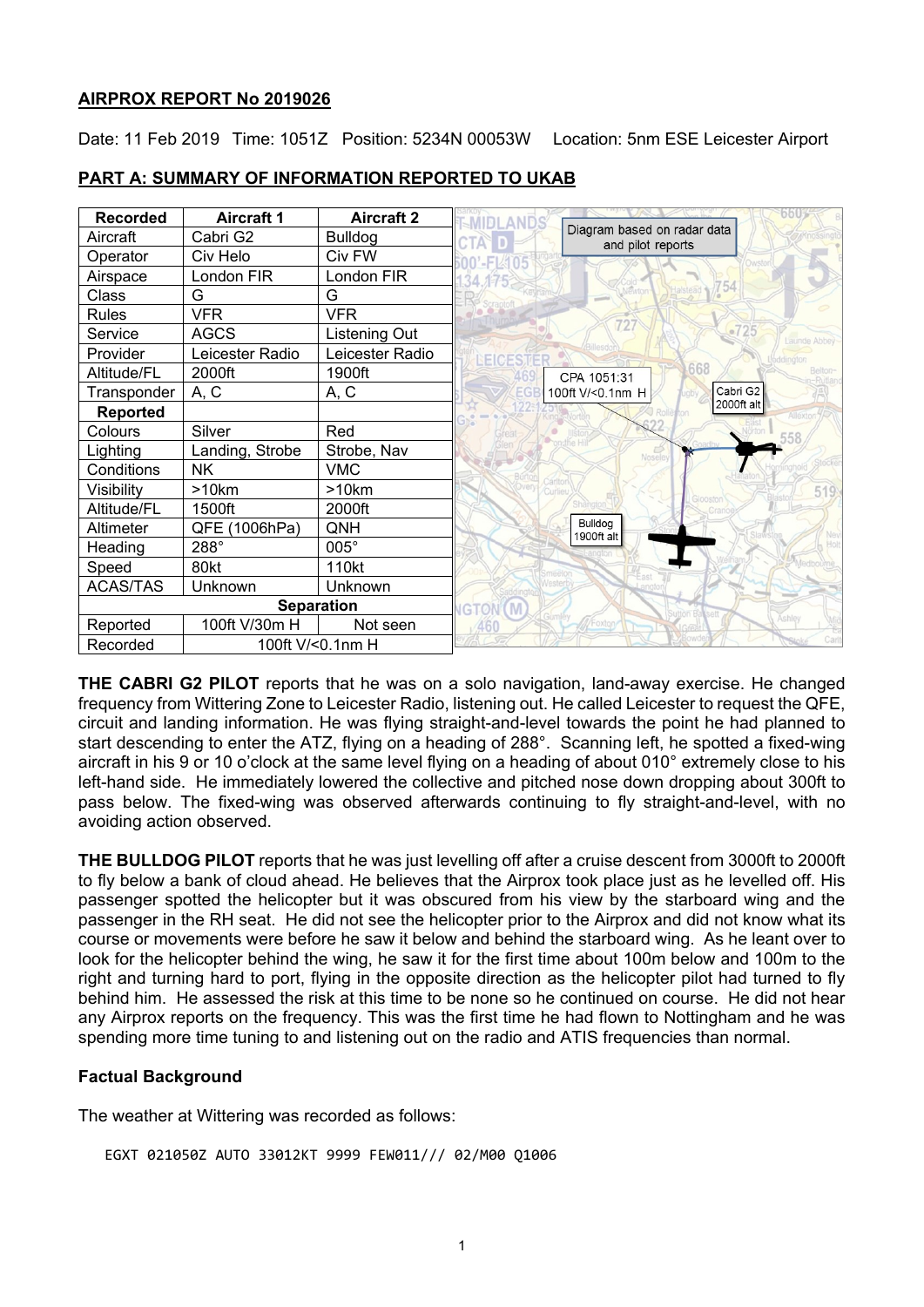## **Analysis and Investigation**

## **UKAB Secretariat**

The Cabri G2 and Bulldog pilots shared an equal responsibility for collision avoidance and not to operate in such proximity to other aircraft as to create a collision hazard<sup>[1](#page-1-0)</sup>. If the incident geometry is considered as converging then the Bulldog pilot was required to give way to the Cabri  $G2<sup>2</sup>$ .



Figure 1 shows a radar screenshot of the 2 aircraft as they converged at CPA.

#### **Summary**

An Airprox was reported when a Cabri G2 and a Bulldog flew into proximity near Leicester airfield at 1051hrs on Monday the 11th of February 2019. Both pilots were operating under VFR in VMC, the Cabri G2 pilot in receipt of an AGCS from Leicester and the Bulldog pilot Listening out on Leicester Radio.

### **PART B: SUMMARY OF THE BOARD'S DISCUSSIONS**

Information available consisted of reports from both pilots, transcripts of the relevant R/T frequencies, radar photographs/video recordings, reports from the air traffic controllers involved and reports from the appropriate ATC and operating authorities. Relevant contributory factors mentioned during the Board's discussions are highlighted within the text in bold, with the numbers referring to the Contributory Factors table displayed in Part C.

The Board began by looking at the actions of the Bulldog pilot. Members noted that he had not seen the Cabri as they converged and surmised that this was due to it likely being stationary in his field of view; potentially obscured by cockpit and canopy architecture; and his likely task-focus on navigation and radio tuning to the detriment of lookout. Members agreed that this once more highlighted the importance of a maintaining a robust scan at all times to mitigate these well-known deficiencies in the lookout barrier **(CF1, 2 & 3)**. Although the Board did not know why the Bulldog pilot had not heard the Cabri pilot call on the Leicester frequency, GA members commented that simply listening-out on a frequency doesn't always deliver sufficient situational awareness; if it is possible, even a short information call can provide valuable situational awareness to others regarding your own position and intentions **(CF1)**.

Turning to the actions of the Cabri pilot, members agreed that the same comments about lookout applied equally to him. More specifically, in his case, the Cabri pilot may have been concentrating on

 $\overline{a}$ 

<span id="page-1-0"></span><sup>1</sup> SERA.3205 Proximity.

<span id="page-1-1"></span><sup>2</sup> SERA.3210 Right-of-way (c)(2) Converging.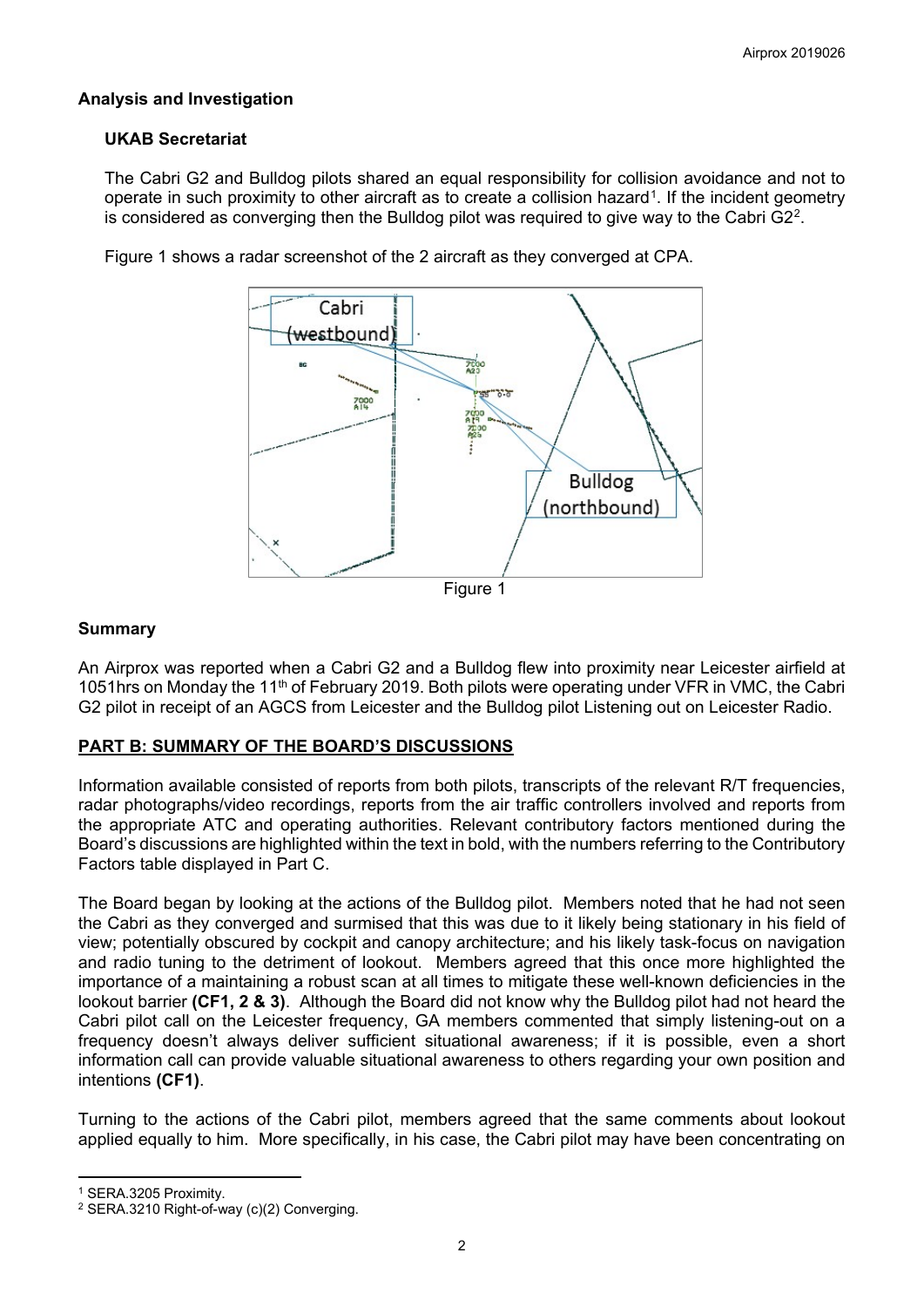his routing and obtaining information from Leicester prior to positioning himself to join the visual circuit (**CF2 & 4)**. In both pilots' cases, the well-worn mantra of Aviate-Navigate-Communicate applied, with lookout being a part of the Aviate task that was best served by apportioning 80% of time to looking out and only 20% to in-cockpit activities. Notwithstanding, although later than desirable, ultimately the Cabri pilot did see the Bulldog and, perceiving it to be at the same level as himself, descended to increase separation and pass below.

Expanding on the theme of the deficiencies of lookout, the Board noted that neither aircraft appeared to be equipped with collision warning systems that might have cued the pilots to each other in this scenario. It was not for the Board to recommend specific equipment, but increasingly affordable systems were now available and the Board commended all pilots to consider their purchase.

The Board then looked at the risk and agreed that the Cabri pilot saw the Bulldog late and carried out emergency avoiding action; they also noted that the Bulldog pilot did not see the Cabri until after CPA. The Board therefore agreed that safety had been much reduced below the norm and that it had been the Cabri pilot's late emergency avoiding action that had prevented a collision. Accordingly, they assessed the risk as Category B.

# **PART C: ASSESSMENT OF CAUSE AND RISK**

## Contributory Factors:

| CF.           | Factor                                                         | <b>Description</b>                         | Amplification                                        |  |  |  |
|---------------|----------------------------------------------------------------|--------------------------------------------|------------------------------------------------------|--|--|--|
|               | <b>Flight Elements</b>                                         |                                            |                                                      |  |  |  |
|               | • Situational Awareness of the Conflicting Aircraft and Action |                                            |                                                      |  |  |  |
|               | Contextual                                                     | • Situational Awareness and Sensory Events | Pilot had no, or only generic, Situational Awareness |  |  |  |
| $\mathcal{P}$ | <b>Human Factors</b>                                           | • Distraction - Job Related                | Pilot was distracted by other tasks                  |  |  |  |
|               | • See and Avoid                                                |                                            |                                                      |  |  |  |
| 3             | <b>Human Factors</b>                                           | • Monitoring of Other Aircraft             | Non-sighting by one or both pilots                   |  |  |  |
| 4             | • Monitoring of Other Aircraft<br><b>Human Factors</b>         |                                            | Late-sighting by one or both pilots                  |  |  |  |

Degree of Risk: B.

### Safety Barrier Assessment[3](#page-2-0)

In assessing the effectiveness of the safety barriers associated with this incident, the Board concluded that the key factors had been that:

# **Flight Element(s):**

 $\overline{a}$ 

**Situational Awareness and Action** were assessed as **ineffective** because neither pilot had any situational awareness about the other aircraft, and both pilots were likely distracted by other tasks; the Bulldog pilot by tuning and listening-out on his radio and the Cabri pilot by focussing on his routing and join at Leicester.

**See and Avoid** were assessed as **partially effective** because the Bulldog pilot did not see the Cabri until after CPA and the Cabri pilot only saw the Bulldog late and had to take emergency avoiding action.

<span id="page-2-0"></span><sup>&</sup>lt;sup>3</sup> The UK Airprox Board scheme for assessing the Availability, Functionality and Effectiveness of safety barriers can be found on the [UKAB Website.](http://www.airproxboard.org.uk/Learn-more/Airprox-Barrier-Assessment/)